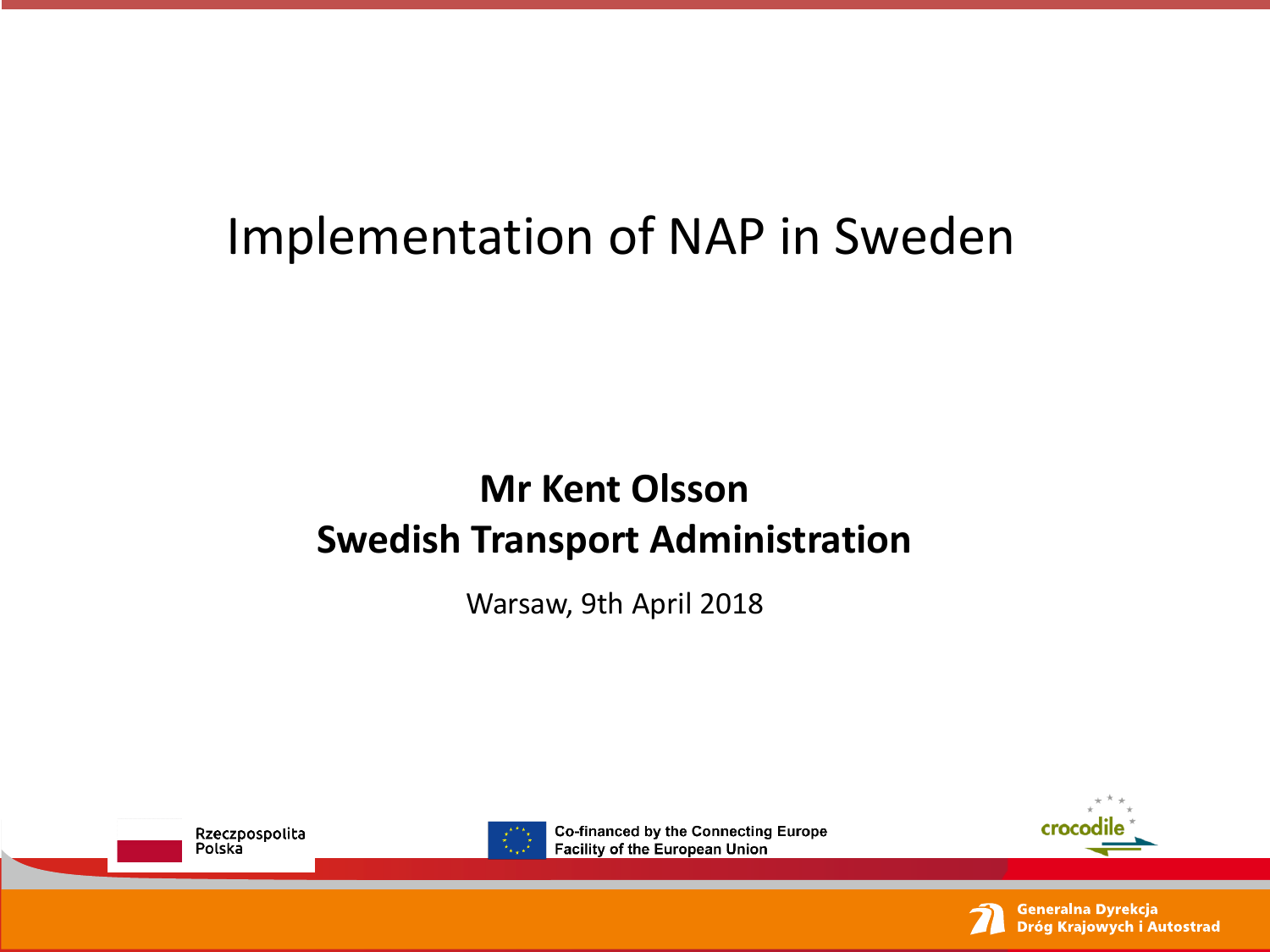**National Access Point as a tool to support the quality of travel, The Swedish NAP**

**April 9 2018, Warsaw, Poland**



TMARL 0143 Presentation engelsk van de latinsk van de latinsk van de latinsk van de latinsk van de latinsk van<br>Tussentation en de latinsk van de latinsk van de latinsk van de latinsk van de latinsk van de latinsk van de l<br> Kent Olsson Proj manager Swedish Transport Administration Kent.olsson@trafikverket.se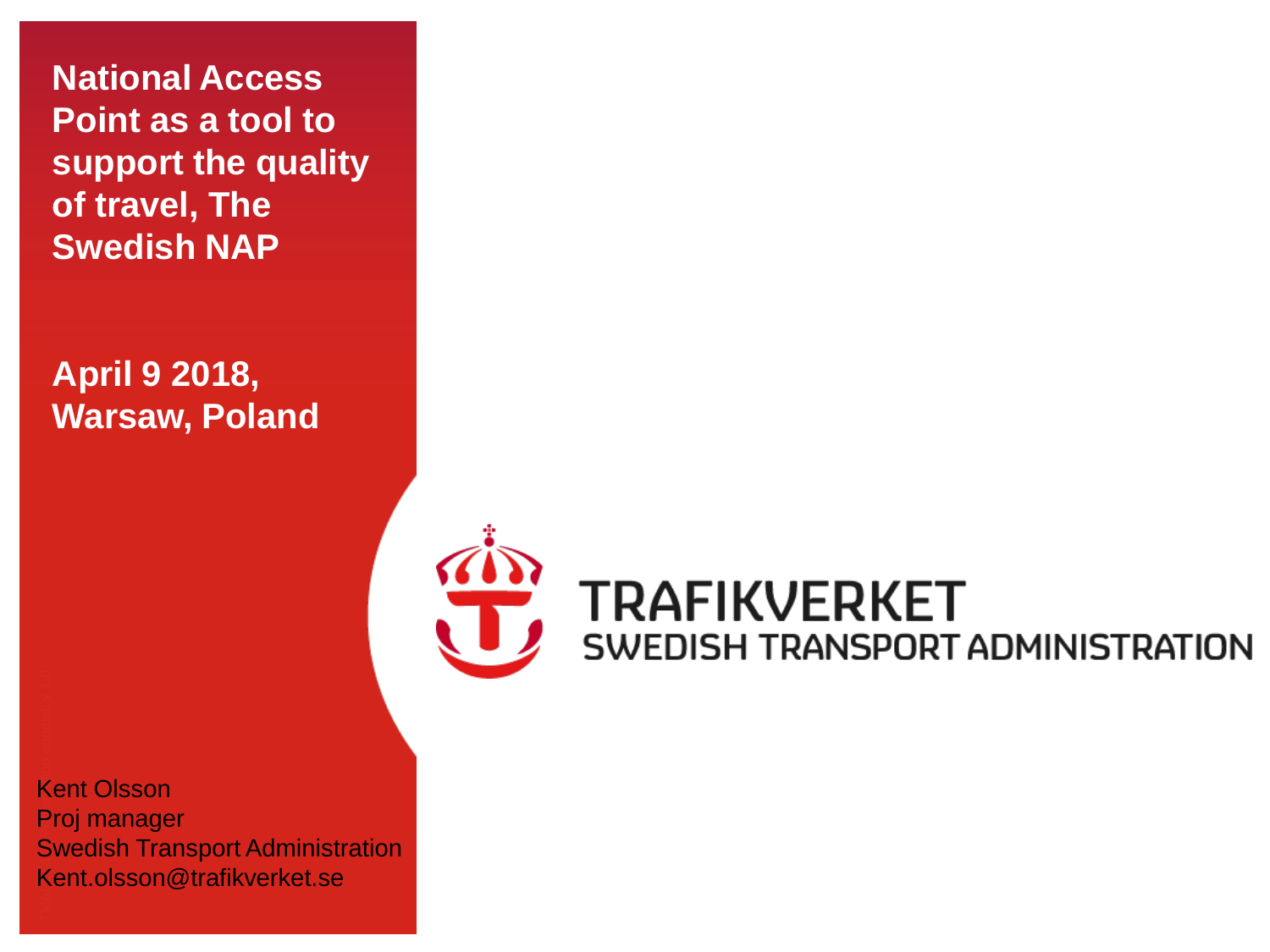# Basic responsibilities in Sweden

- Swedish Transport Administration (STA) (Trafikverket) is appointed responsibility for NAP in Sweden, (act b,c,e)
- Swedish Transport Agency (Transportstyrelsen) is appointed responsibility for following up on the Assessment of compliance

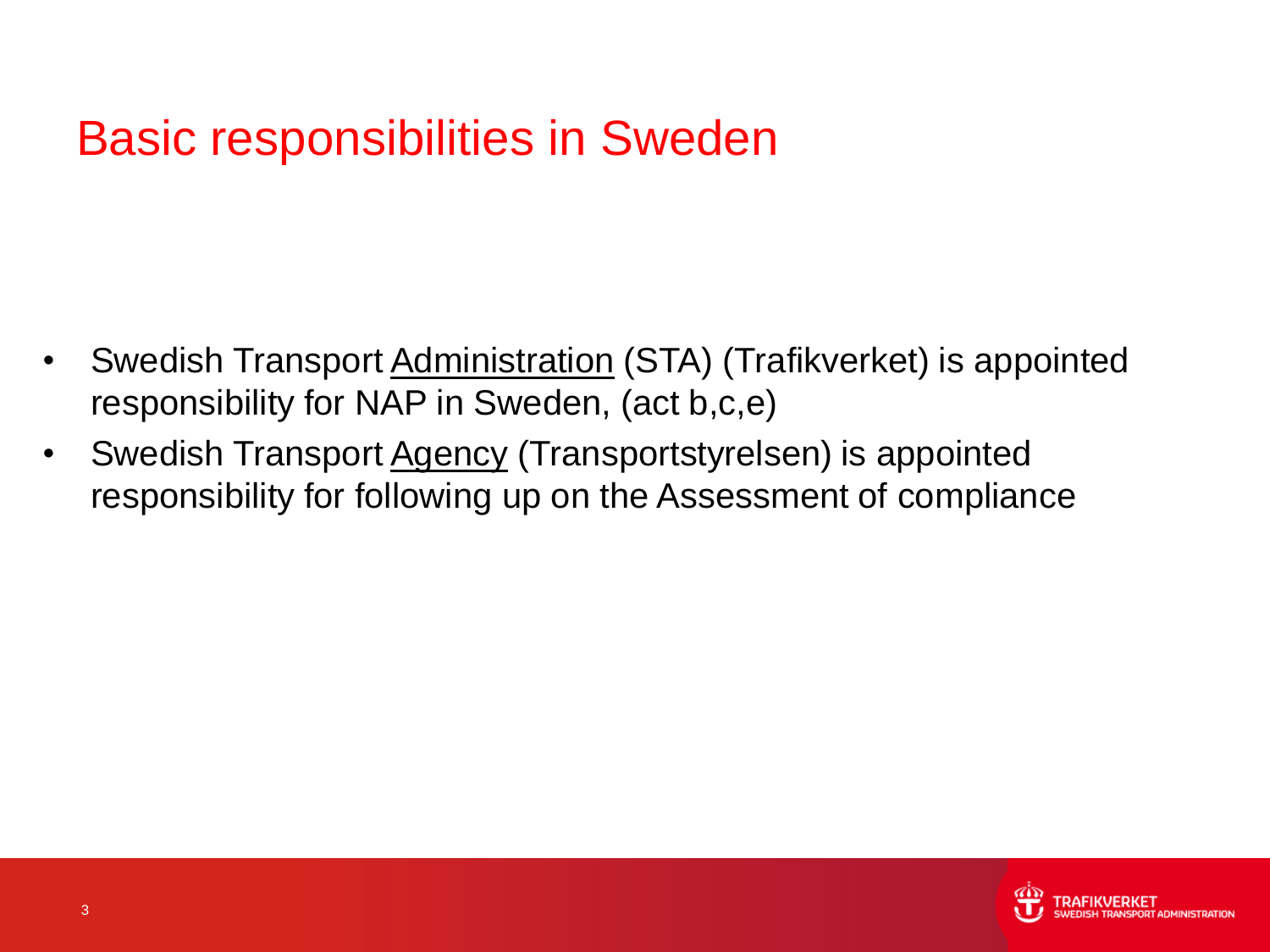# The ITS-directive requires,

Act b;

- Metadata,
- TEN-network
- All motorways
- Discovery service
- Includes around 40 information items

Act c;

- Metadata,
- TEN-network, parts off
- Discovery service
- Information items
	- $\Box$  Temporarily slippery road
	- $\Box$  Animals, people, debris on the road
	- $\Box$  Unprotected accident area
	- $\Box$  Short term road works
	- $\Box$  Reduced visibility
	- $\Box$  Ghost driver
	- $\Box$  Unmanaged tunnel or road blockage
	- Extreme weather conditions

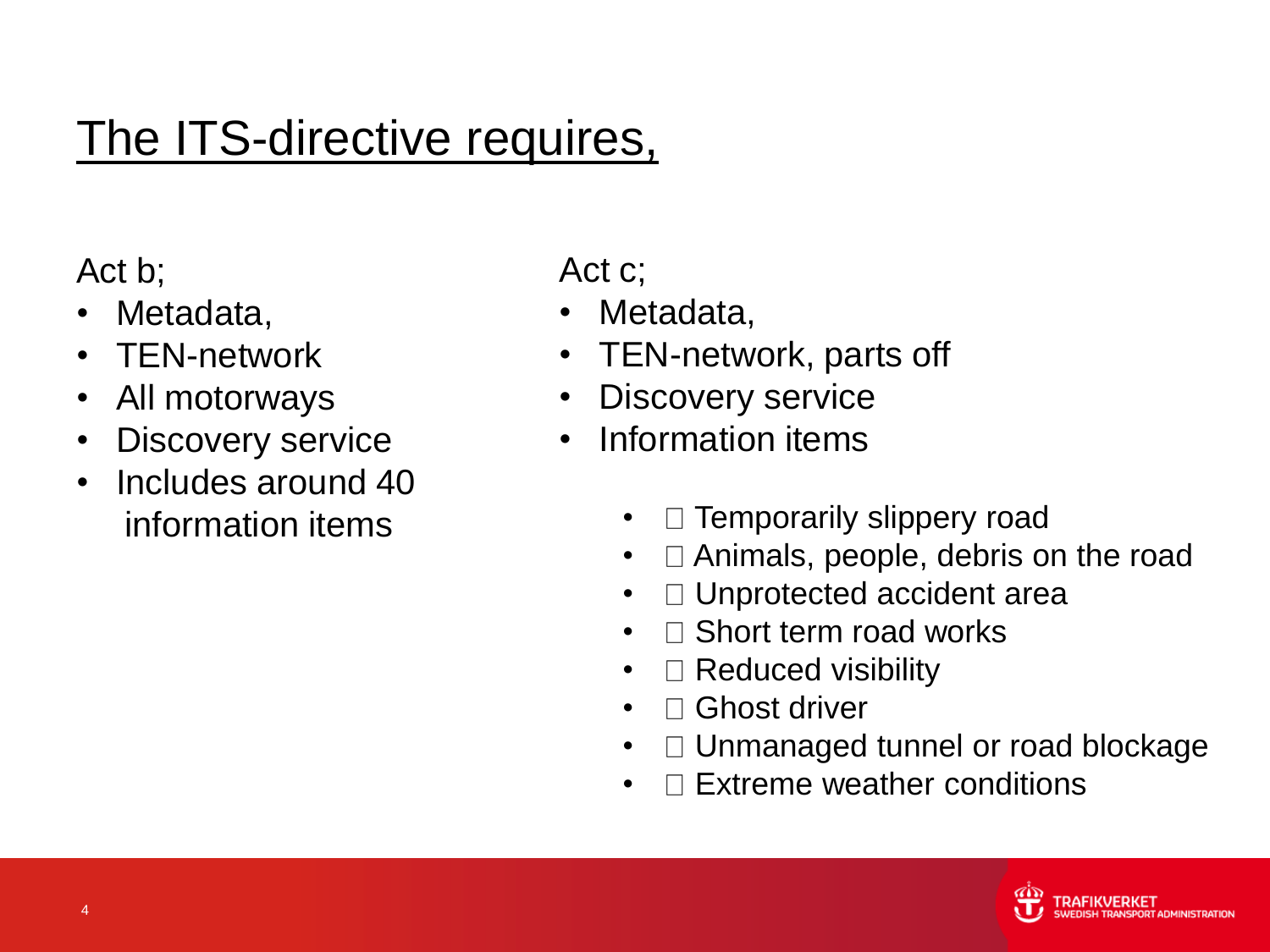# What did we go for??

- Metadata, yes • TEN-network yes
- All motorways yes
- Discovery service yes
- Includes around 40 yes information items, act b yes
- Act c yes

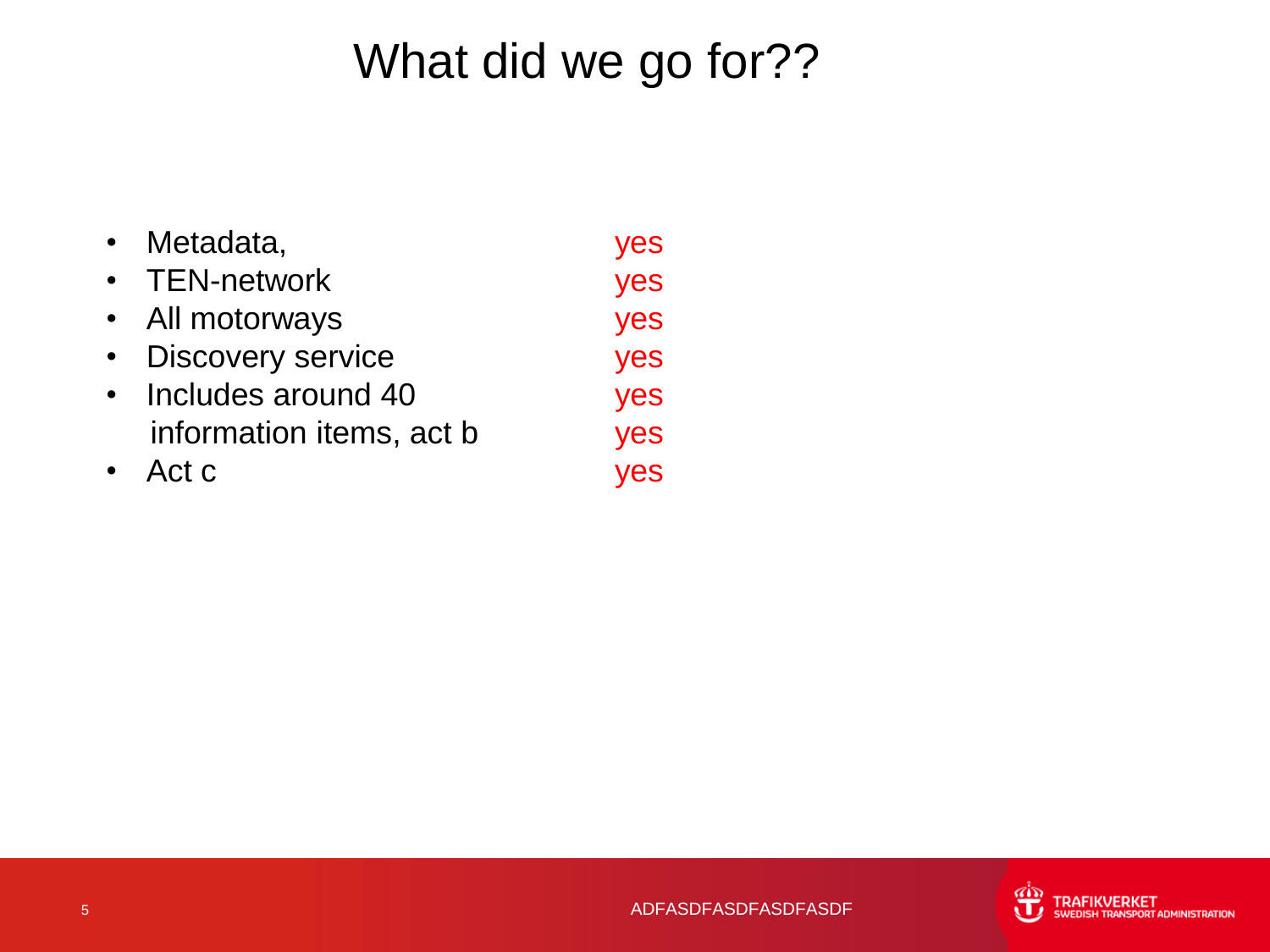# Possible Enlargement

- 
- Retrieving the actual data from NAP No
- Containing the actual data (DW) No
- Marketplace for payment **No. 1996** No.
- Act a, MMTTI Probably

• Road network,  $\bullet$  Road network,

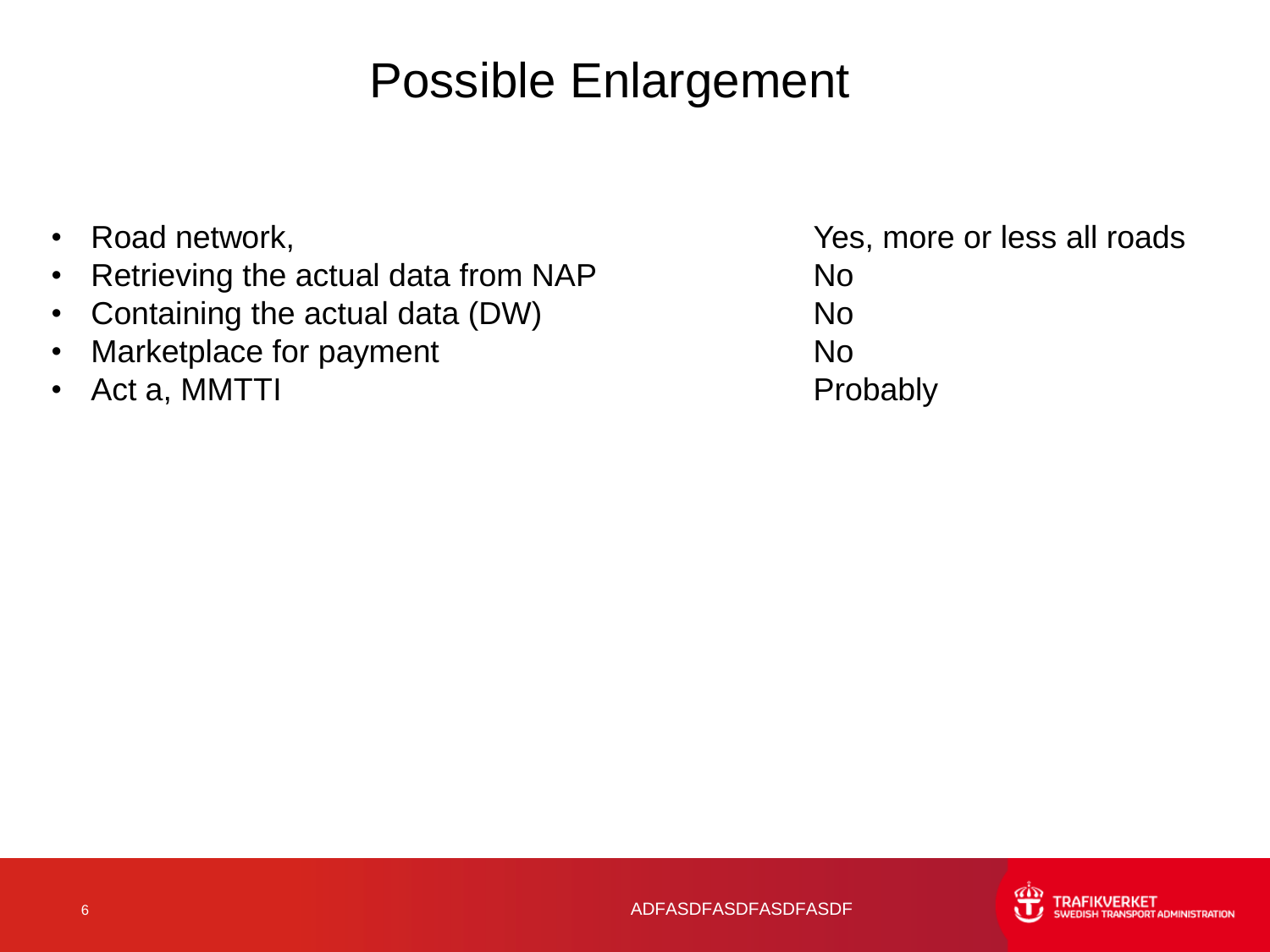# The Implementation, [www.trafficdata.se](http://www.trafficdata.se/)

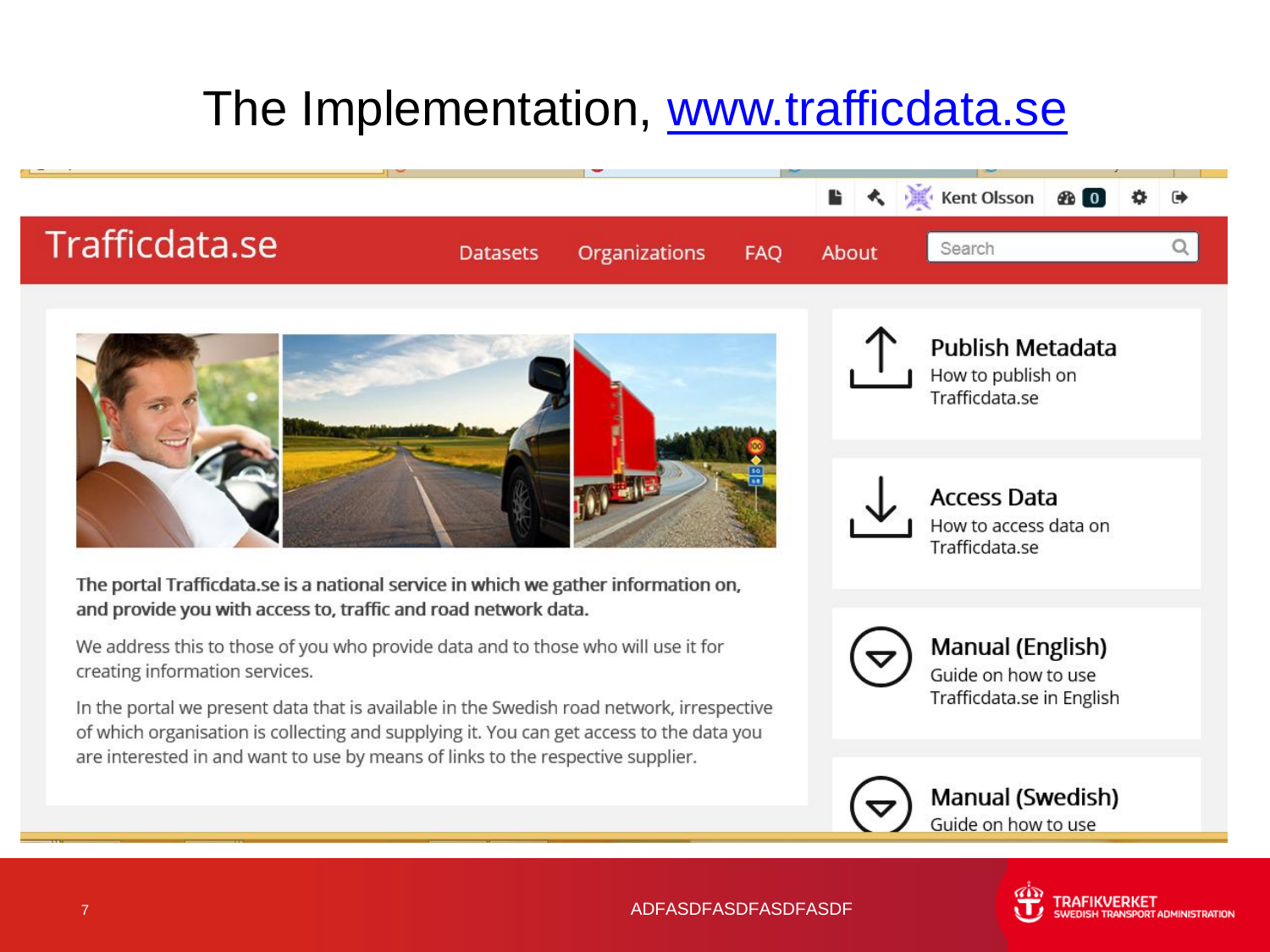### **Solution**



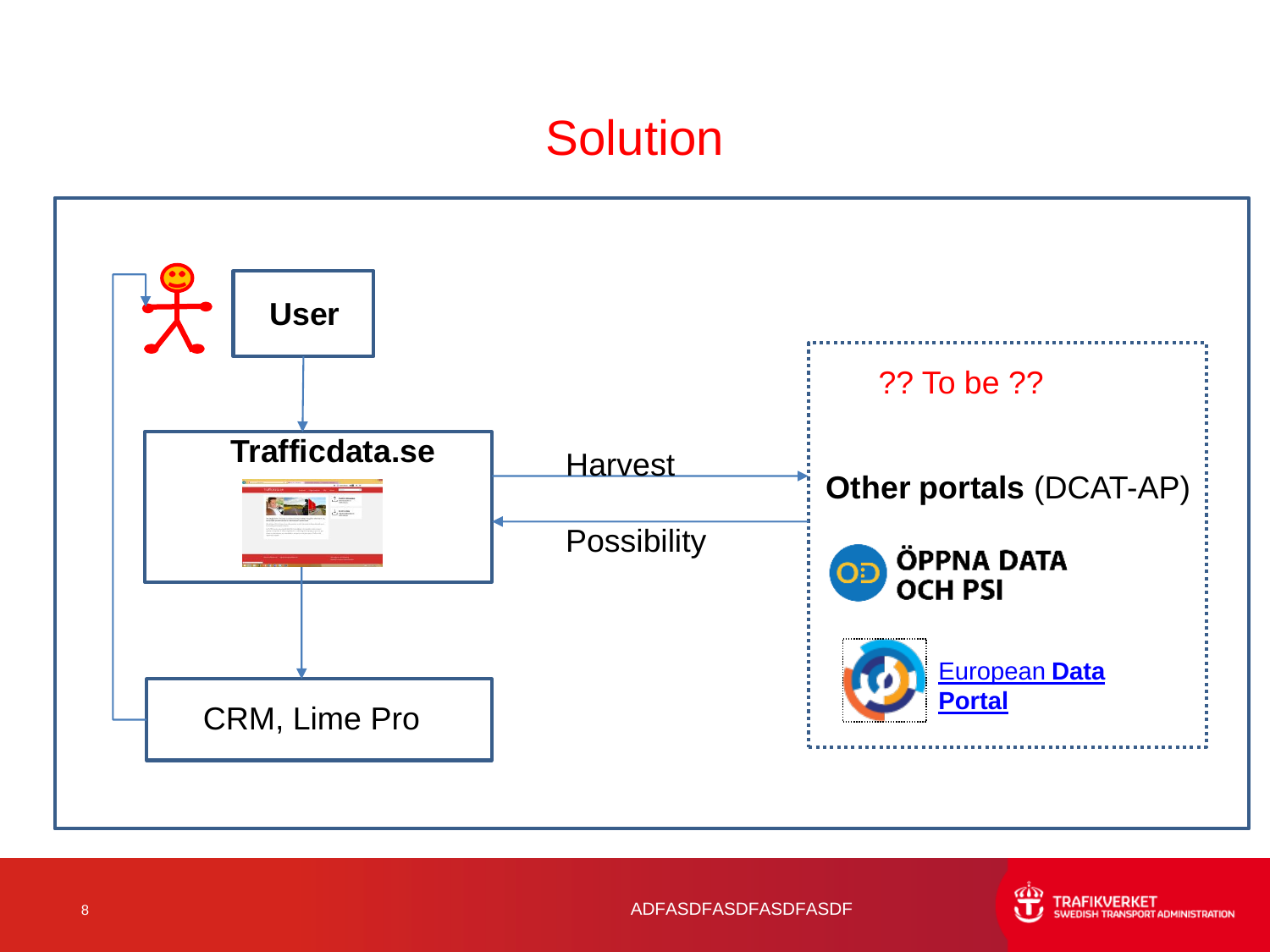# Application

- Metadata-standard is DCAT-AP, Data Catalog Vocabulary Application Profile, managed by ([http://www.w3.org/TR/vocab-dcat/\)](http://www.w3.org/TR/vocab-dcat/)
- Portal platform is CKAN [\(https://ckan.org/\)](https://ckan.org/), the world's leading open source data portal platform. CKAN is used by "all" the main Open-Data portals, one example is the EU European data portal [http://www.europeandataportal.eu](http://www.europeandataportal.eu/). CKAN is supported by **Open Knowledge Foundation**. (they also offer support och operation). CKAN is a basic "frame" and there are plenty off "ad ons" as open source.
- Developemnet: Python
- Databas: PostgreSQL
- Webbserver: Apache
- OS: Rekomended is Linux Ubuntu 14.04 (many communities)
- **Service and helpdesk,** Weekdays, 08.00 16.30

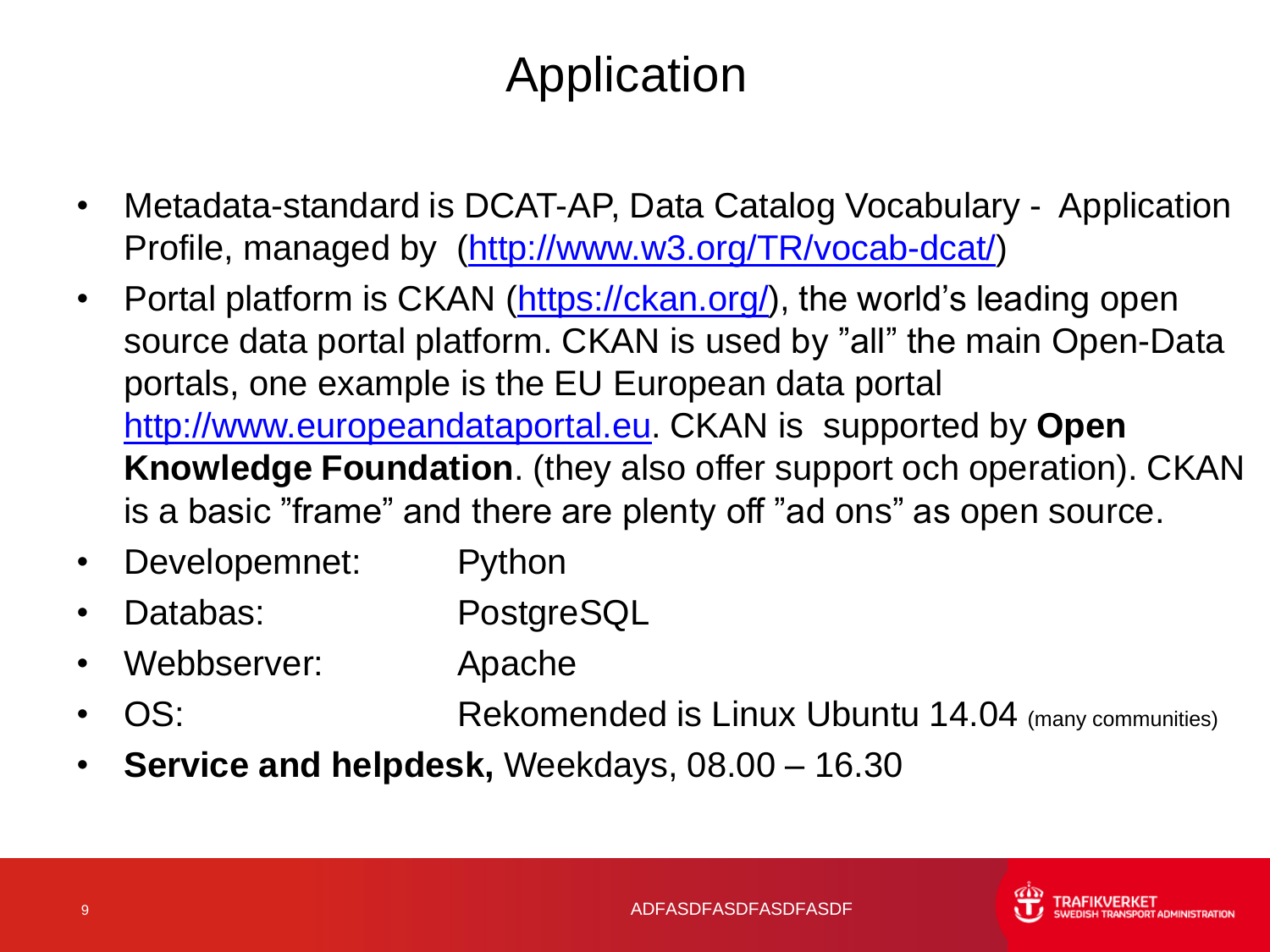

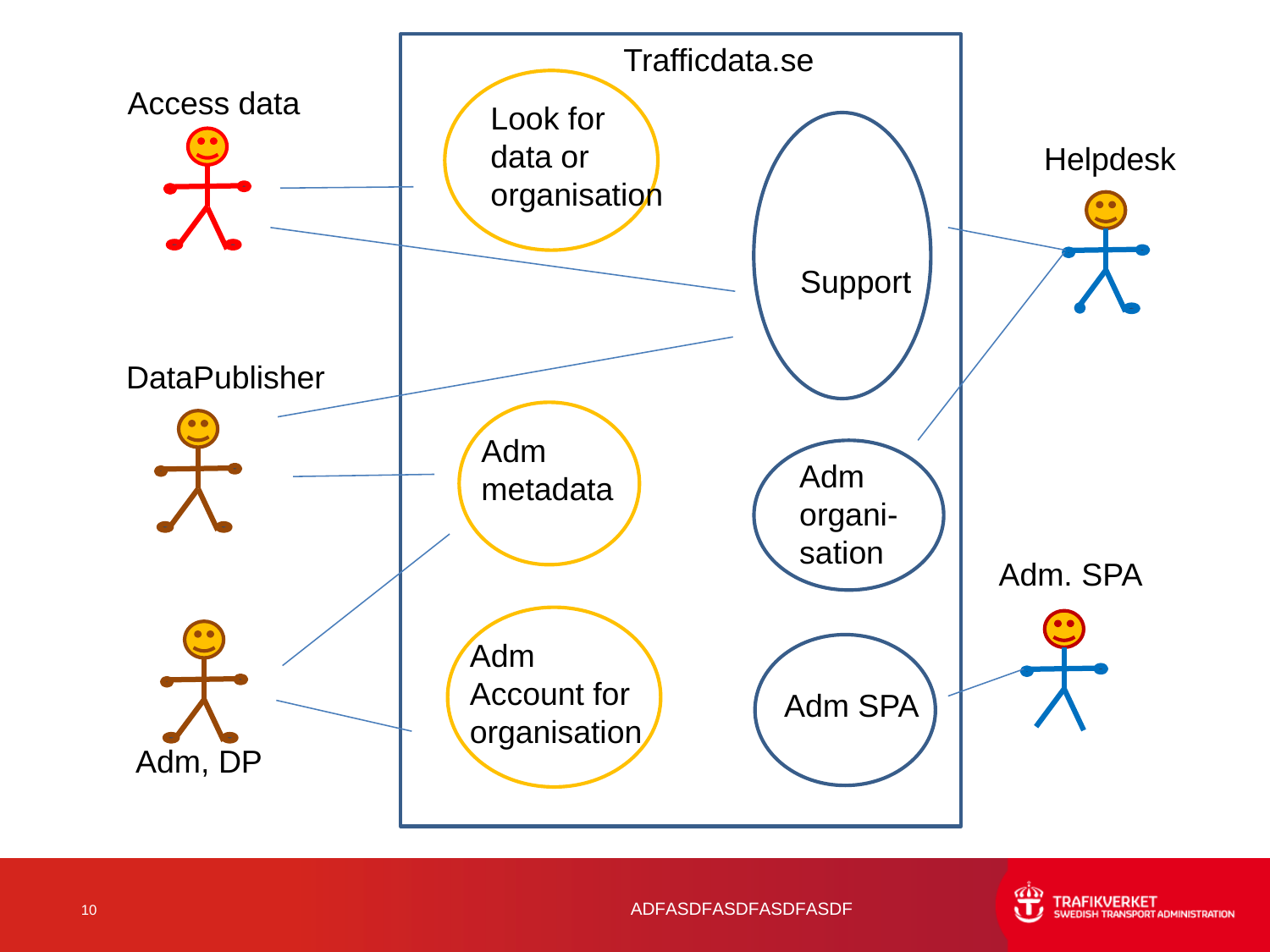# **Publish metadata**

- 1. **Create an account**. The account is personal and you can create it yourself on the website The account is created immediately.
- 2. **Create an organization**. To create an organization, someone who has an account needs to fill in an application, which you do on the website. Because it requires verification, it can take a day or so. After confirmation that the organization has been created an email will be sent to you. This includes the right to manage the organization's pages in the portal which include assigning permissions to more users in your organization to function as administrators or editors (data registrars).
- 3. **Publish metadata**

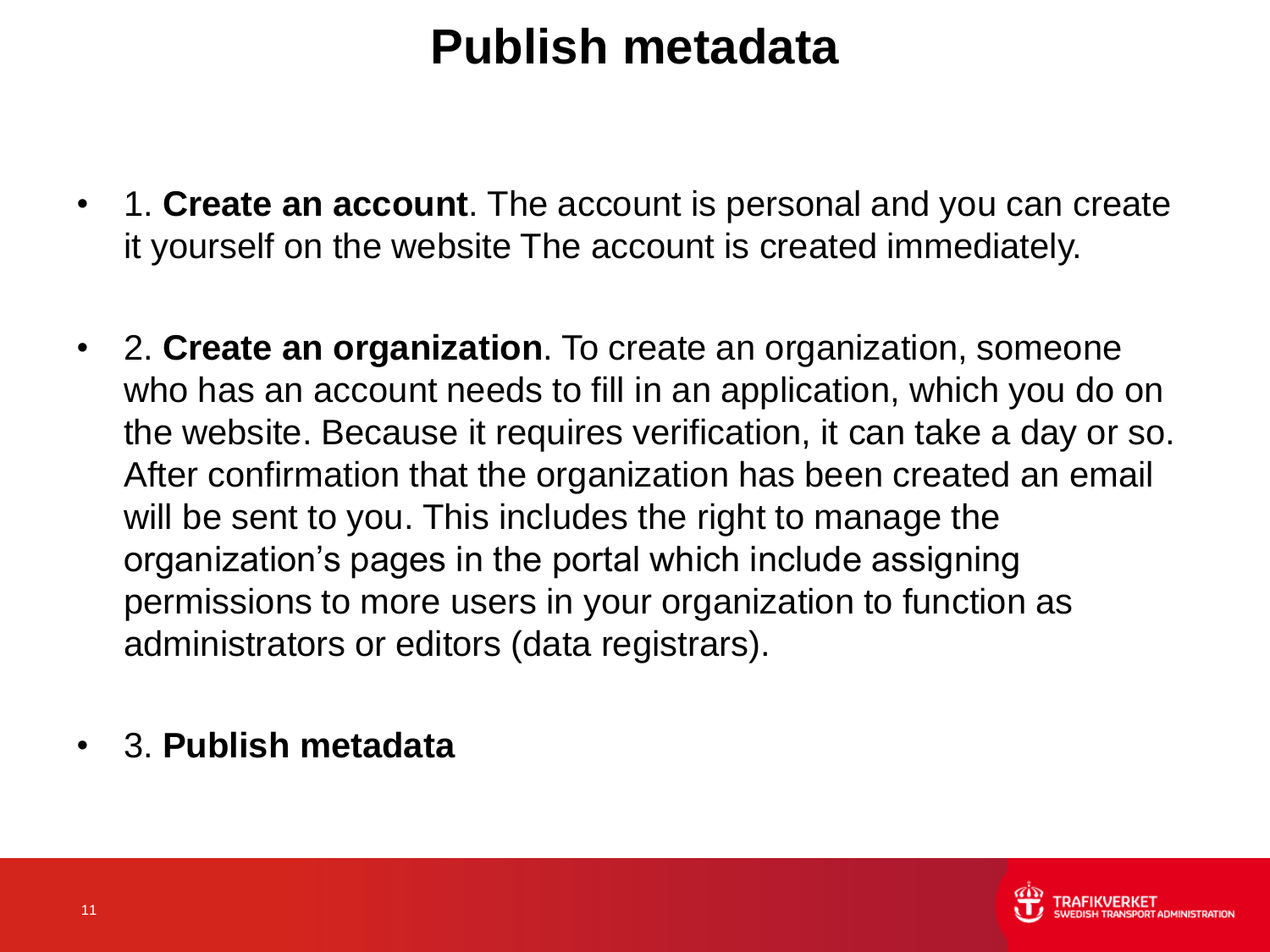# The Implementation, [www.trafficdata.se](http://www.trafficdata.se/)

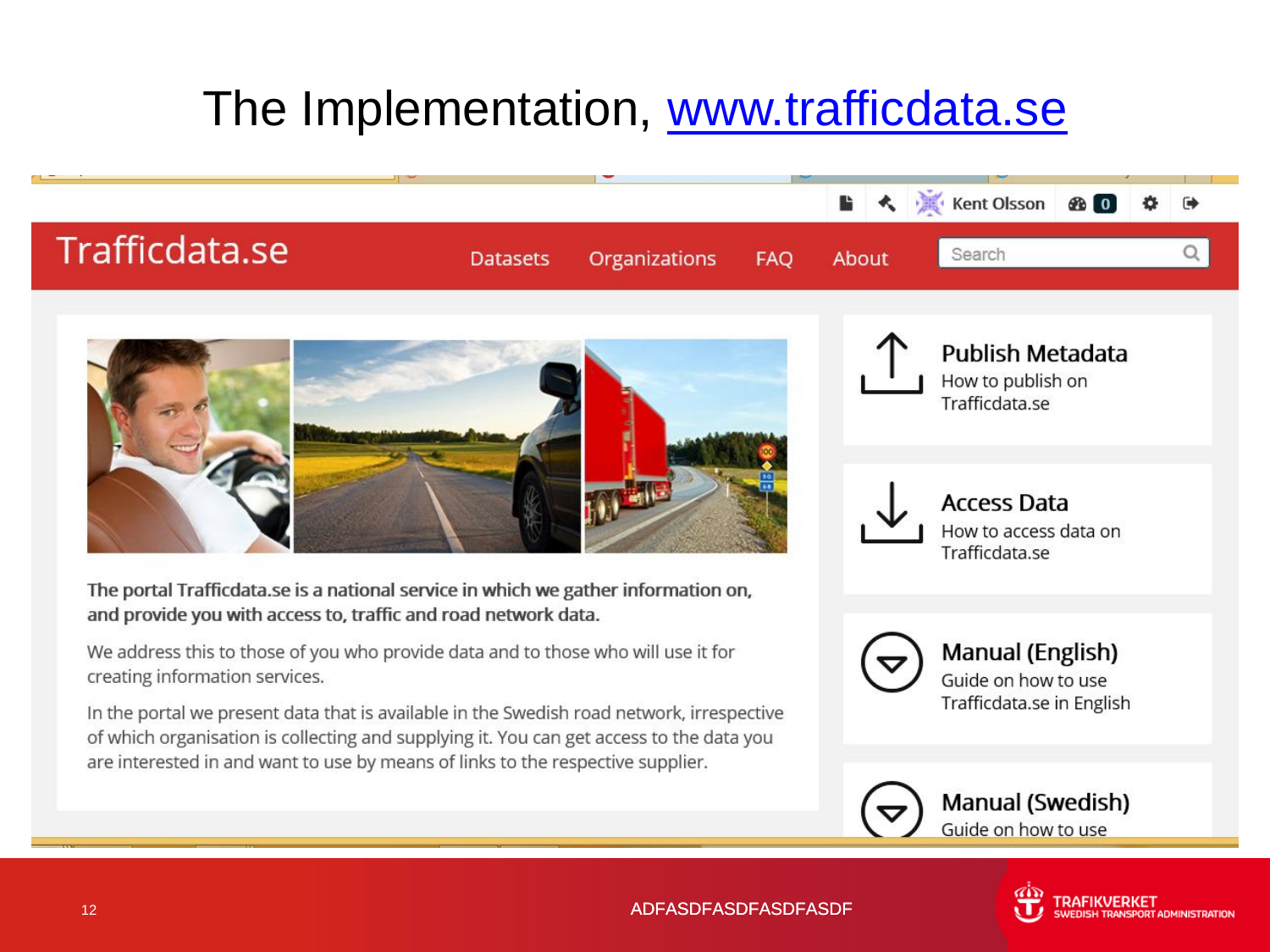# Thank You



13 ADFASDFASDFASDFASDF